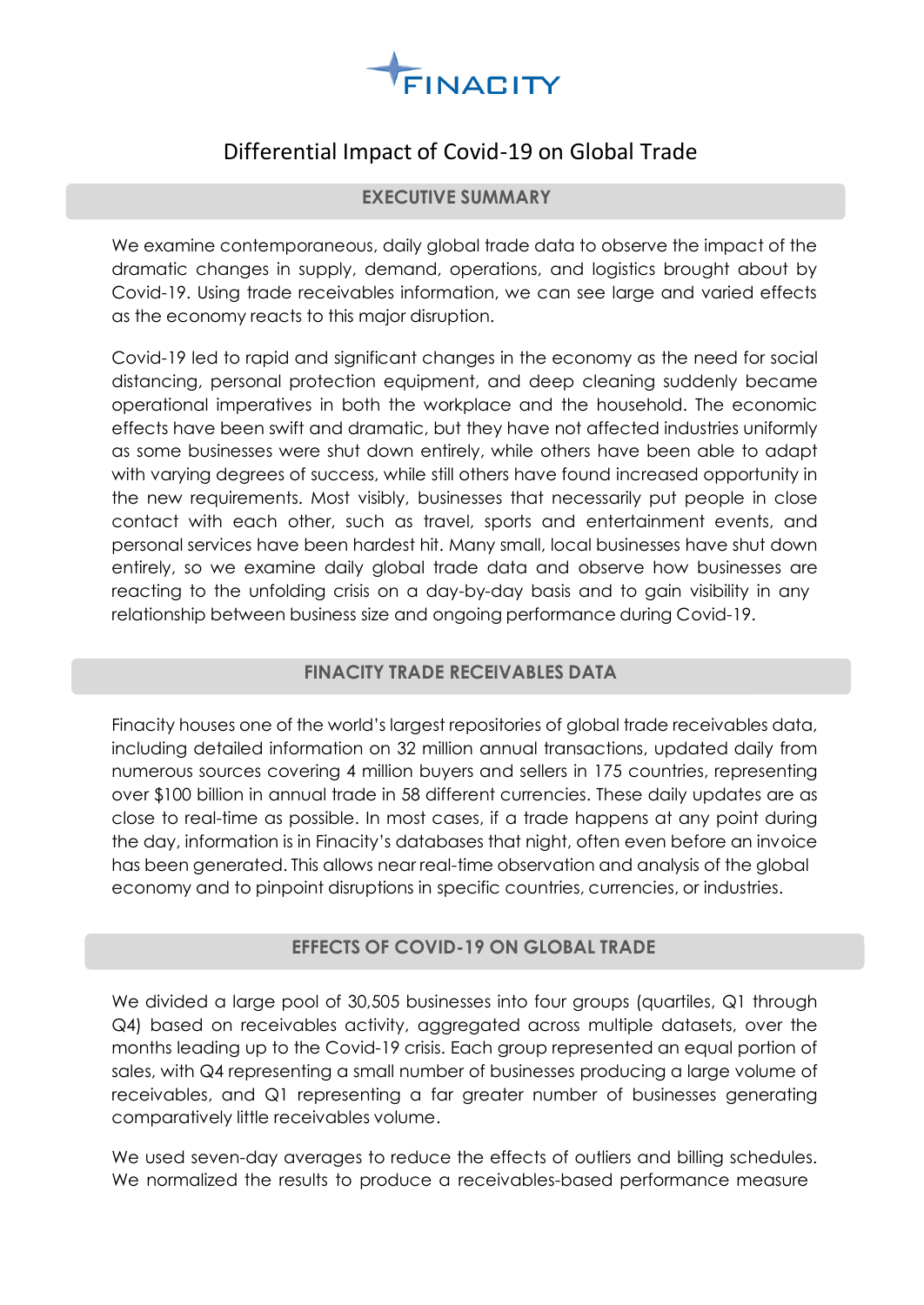

using a common scale. In order to see how Covid-19 was affecting the quartiles differently, we then divided each quartile's performance by the performance for the entire pool.

This effectively controls for changes in business activity overall and lets us see clearly any different behavior among the quartiles. This produced a graph showing, on each day, the percentage by which each quartile over- or under-performed the average for that day.

The result shows stark differences in behavior among the quartiles before Covid-19 compared to during the crisis. Before the crisis, each quartile outperformed or underperformed relative to the average at one time or another, without significant or consistent differentiation between quartiles. However, starting in February, as the crisis began to clearly affect the economy, the quartiles' behavior shifted markedly. Q1, the quartile having many small businesses, began consistently outperforming the average, while Q4, the quartile having a small number of large businesses, began to consistently underperform.



This indicates that as a group, the larger businesses represented by Q4 are struggling to adapt. There may be exceptions, of course, as some notable large businesses, such as Walmart and Amazon, are benefiting from the crisis. But as a group, these large companies have been hurt by the crisis as falling demand and a challenging